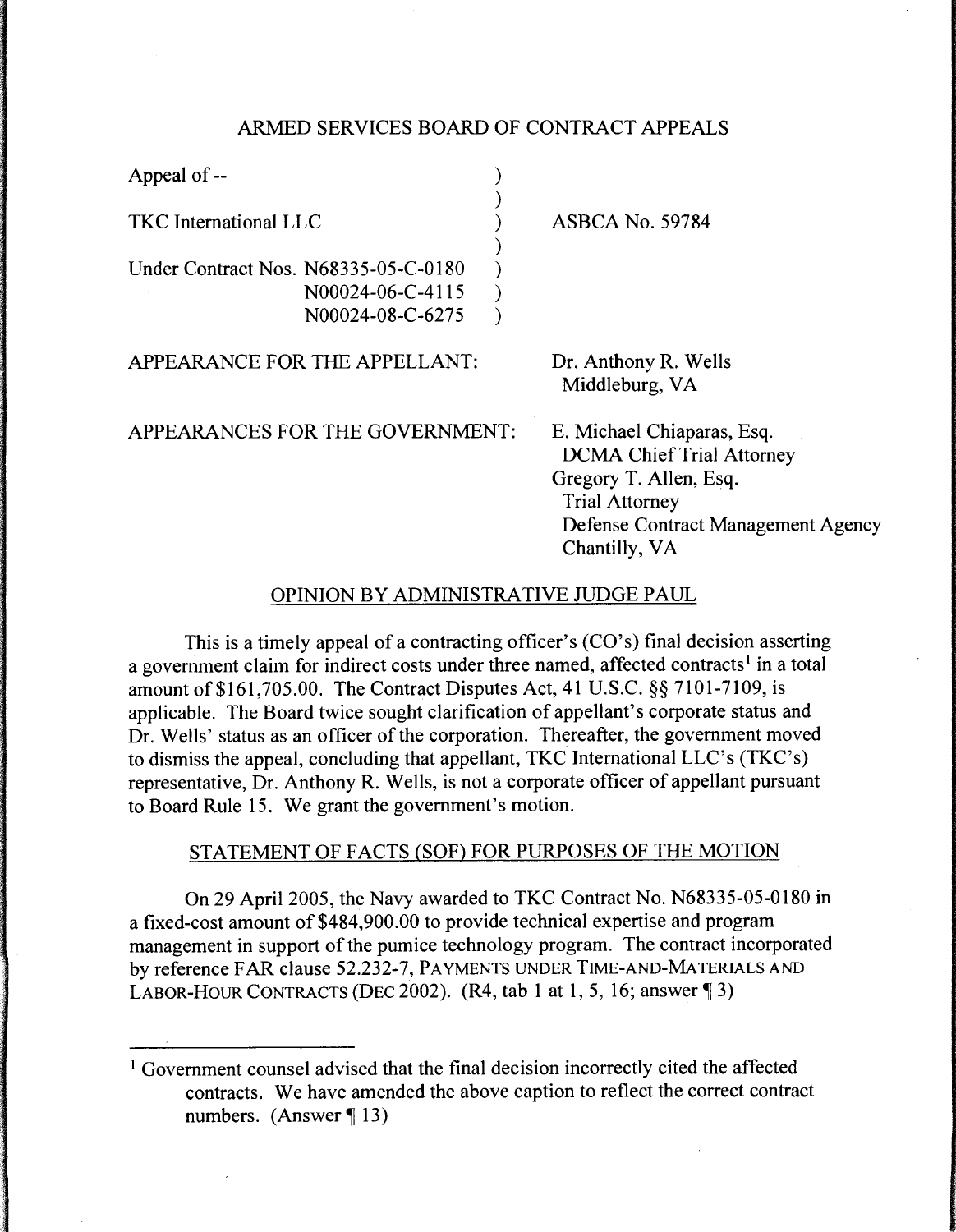On 20 March 2006, the Navy awarded to TKC Contract No. N00024-06-C-4115. This was a cost-plus-fixed-fee type contract. It required TKC to design, test and deliver a software prototype for use with Navy submarines. It incorporated by reference FAR clause 52.216-7, ALLOWABLE COST AND PAYMENT (DEC 2002). (R4, tab 2 at 32, 46; answer  $\P$  4)

On 20 May 2008, the Navy awarded to TKC Contract No. N00024-08-C-6275. This was also a cost-plus-fixed-fee contract. It required TKC to provide engineering and technical services for innovative modeling and gaming approaches for submarine battle space components. It incorporated by reference FAR clause 52.216-7, ALLOWABLE COST AND PAYMENT (DEC 2002).  $(R4, tab 4 at 133-34, 182; answer \text{T} 5)$ 

Over a period spanning five and one-half years, TKC submitted indirect cost rate proposals for its fiscal years (FYs) 2007 and 2008 (answer  $\P$ ] 7-10). On 9 May 2014, DCAA concluded that the final, revised indirect cost rate proposals were inadequate *(id.* 11). On 24 October 2014, the CO issued a final decision asserting a government claim for reimbursements of indirect costs for FY 2007 and FY 2008 in a total amount of \$161,705 (R4, tab 16). This appeal followed.

The notice of appeal was submitted by Dr. Anthony R. Wells who, at that time, did not describe his legal relationship with appellant (notice of appeal). In correspondence forwarded to the Board on 11 July 2016, Dr. Wells stated, in pertinent part:

> I am no longer the CEO ofTKC International LLC. I am a creditor of the said company seeking recompense from that defunct company for payments owed to that company by the Department of Defense.

I am a TKC creditor, and therefore have a role to secure payment for unpaid costs from the Department of Defense.

 $\ldots$ 

In correspondence dated 14 September 2016, the government's attorney, Gregory T. Allen, Esq., questioned, *inter alia,* whether Dr. Wells was representing TKC. On 22 September 2016, Dr. Wells responded to Mr. Allen's letter; however, he did not respond to the representation issue.

On 20 October 2016, the Board ordered the parties to address, *inter alia,* the representation issue. It stated: "[I]f Dr. Wells is no longer appellant's CEO, can he represent appellant...pursuant to Board Rule 15." On 28 October 2016, Dr. Wells responded to the Board's order. He described himself as a "former employee" of

2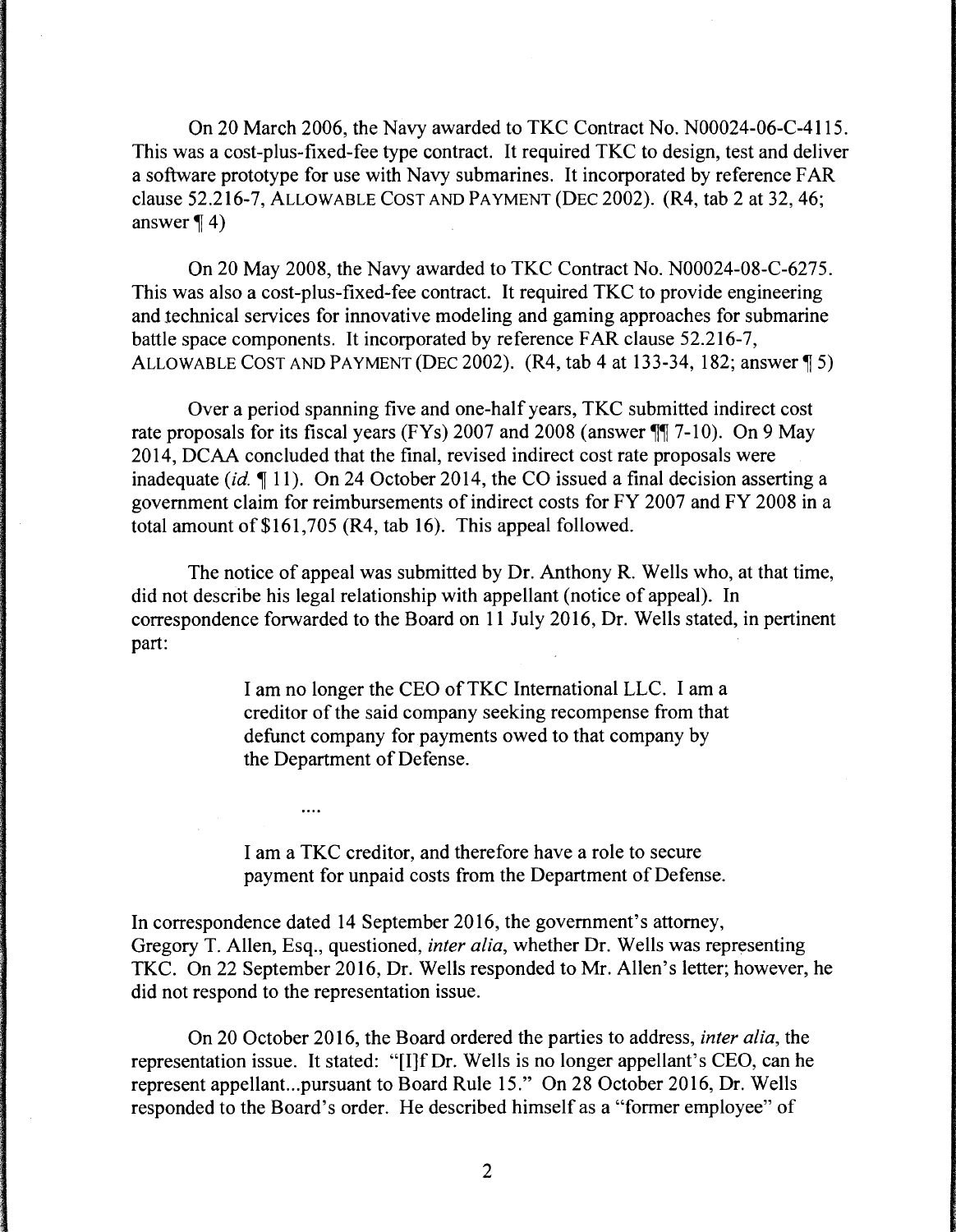TKC, but, nevertheless, contended that the Board should recognize him as its representative. Dr. Wells did not provide any facts to substantiate this position. On 15 November 2016, the government responded to the Board's order. It argued that since Dr. Wells was no longer TKC's CEO, he could not represent appellant before the Board.

On 21 December 2016, the Board ordered the parties to clarify whether, pursuant to Board Rule 15, Dr. Wells was an officer of appellant. Dr. Wells responded to the Board's order on 3 January 2017 in which he stated, in pertinent part:

> TKC holds that Dr. Wells is an officer of the company in law, though not as a functioning operating official of the company since TKC is no longer operating. Dr. Wells has no corporate operating functions except to represent TKC's claims. The company is still registered in order to retrieve funds owed by the US government, and then pay debts to its bank and personnel. Dr. Wells is therefore an "Officer" and recognized as such by the Commonwealth of Virginia, with whom TKC is registered.

Dr. Wells does not support his allegations with any record evidence; accordingly, we must reject them. Also on 3 January 2017, the government responded to the Board's order. It cited Dr. Wells' statement to the Board on 11 July 2016 that "I am no longer the CEO of TKC International LLC." The government moved the Board to dismiss the appeal.

### DECISION

TKC has the burden of proving that Dr. Wells qualifies as an "officer" of appellant pursuant to Board Rule 15. *See, e.g., RMS Technology, Inc., ASBCA* No. 50954, 00-1 BCA  $\P$  30,763 at 151,927. According to Dr. Wells' own words, he is "no longer the CEO of TKC" and thus does not qualify to represent TKC as an officer under this rubric.